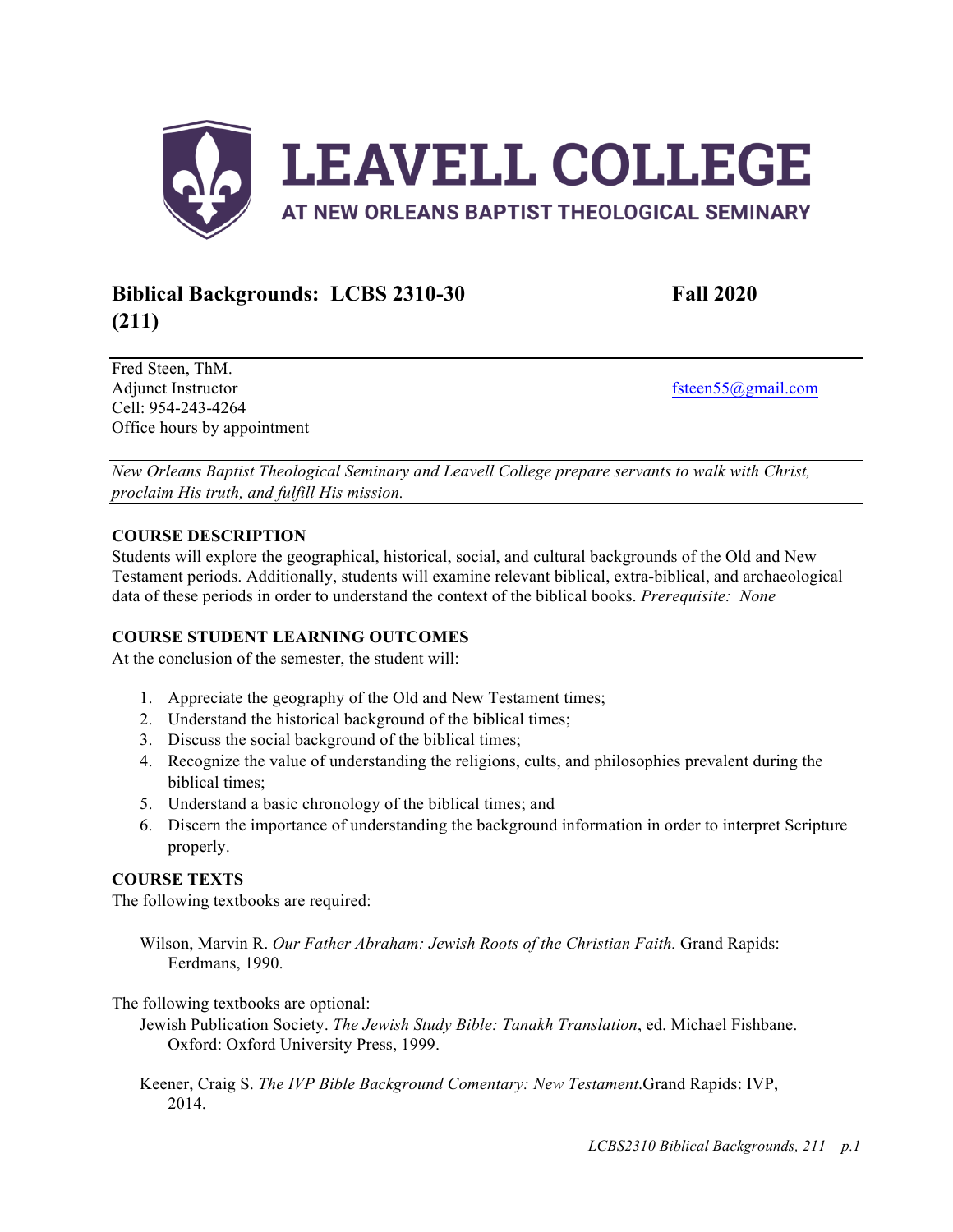Walton, John H., and Victor H. Matthews. *The IVP Bible Background Comentary: Old Testament.* Grand Rapids: IVP, 2000.

Yamauchi, Edwin, and Marvin R. Wilson. *Dictionary of Daily Life in Biblical & Post-Biblical Antiquity*. 4 vols. Peabody, MA: Hendrickson Publishers, 2014-2016. (1 vol., 2017).

### **COURSE REQUIREMENTS**

- *1.* **Weekly Textbook Reading Guide** [10% of grade] The student will read a chapter each week from Wilson's *Our Father Abraham*. Questions will be provided.
- **2. Article Reading Guide** [10% of grade]
	- The student will read several articles or essays throughout the semester as assigned by the professor. Questions will be provided.

### **3. Background Studies** [15% of grade]

Each student will exam four (4) assigned biblical texts

- a) Identify the background components of the passage,
- b) Determine the interpretative significance which the background components provide,
- c) Develop a detailed teaching outline for the passage that intentionally highlights the background material as essential to understanding and applying the biblical text to a contemporary audience.
- d) Include Background components such as but not limited to, the Jewish cultural and religious customs; geography notations, time notations, meanings of personal and geographical names, specific historical references, and historical flashbacks and/or flash-forwards in Jewish history.

Only documents submitted in MS Word or Word Perfect will be acceptable. Each Background Study will include a title page, 1-2 pages of expositional outline, and a select bibliography. All background material noted in the outline will be footnoted. Suggested resources are the IVP Bible Background Commentary: OT; Zondervan Illustrated Bible Background Commentary; Zondervan Pictorial Bible Dictionary and Anchor Bible Dictionary. **Due dates:** September  $26^{th}$ ; October  $18^{th}$ ; November  $21^{st}$ ; and December  $12^{th}$ .

#### **4. Exams** [40% of grade]

The student will complete a mid-term and final exam on Blackboard. **Due dates:** October 18th and December  $14<sup>th</sup>$ .

### **EVALUATION**

The final evaluation for the course will be tabulated according to the following percentage breakdown:

| <b>Weekly Reading Reviews</b> | 20%     |
|-------------------------------|---------|
| <b>Background Studies</b>     | 40%     |
| Mid-Term Exam                 | 20%     |
| Final Exam                    | 20%     |
| Total                         | $100\%$ |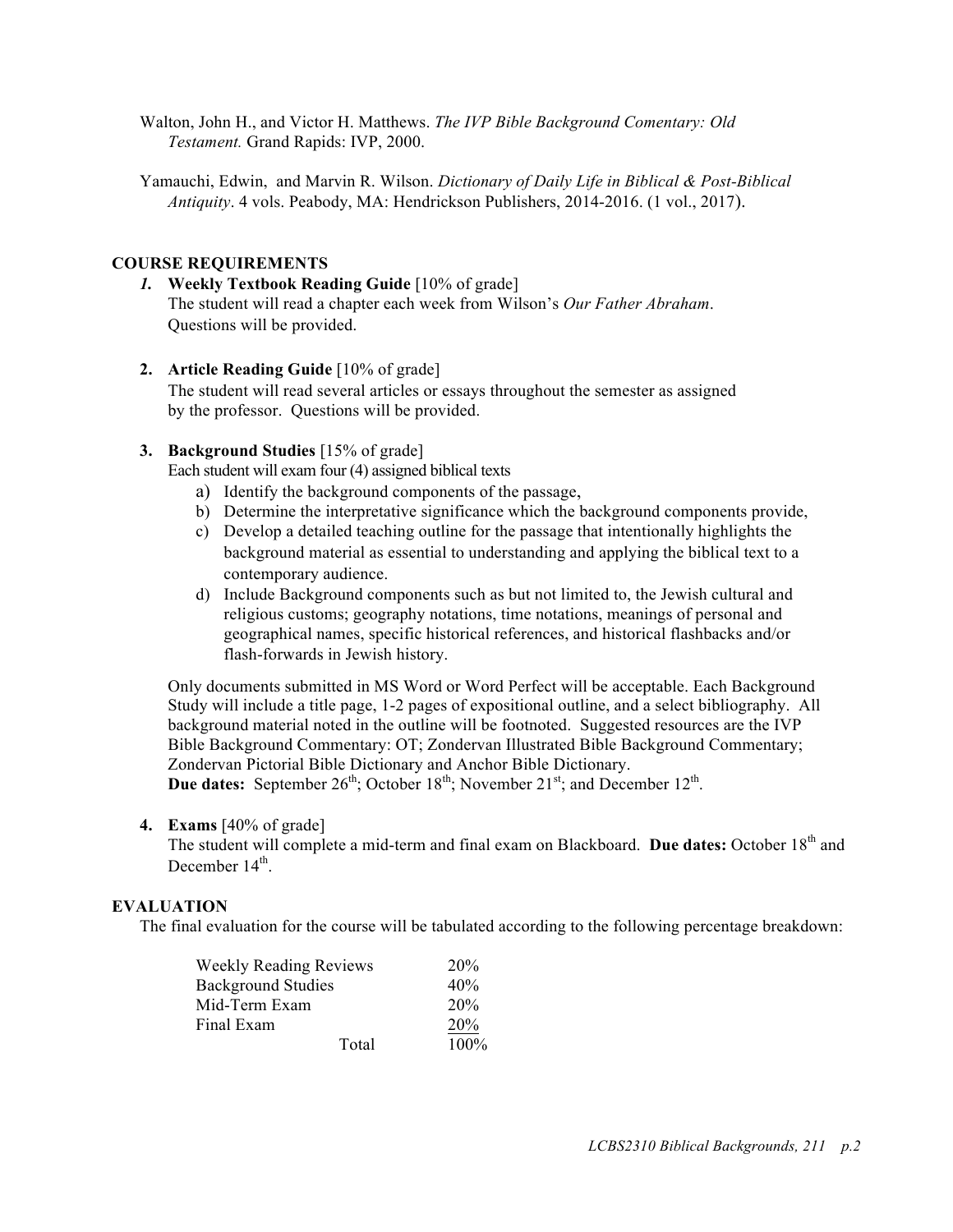## **GRADING SCALE**

A: 93 - 100 B: 85 - 92 C: 77 – 84 D: 70 – 76 F: below 70

### **COURSE OUTLINE**

| Week           | <b>Dates</b>         | <b>Topics</b>                                                      | <b>Assigned Reading</b>                             | <b>Assignment Due Dates</b>                                                        |
|----------------|----------------------|--------------------------------------------------------------------|-----------------------------------------------------|------------------------------------------------------------------------------------|
| $\mathbf{1}$   | <b>Aug 27</b>        | Syllabus Overview                                                  |                                                     |                                                                                    |
|                |                      | <b>Introduction:</b><br><b>Why Biblical</b><br><b>Backgrounds?</b> |                                                     |                                                                                    |
| $\overline{2}$ | Sept 3               | <b>Ethnicity</b>                                                   |                                                     |                                                                                    |
| $\overline{3}$ | Sept 10              | <b>Methodology</b>                                                 | Our Father Abraham - Preface $\&$<br>Chapter 1      |                                                                                    |
|                |                      |                                                                    | Dever - Archaeology & Ideology                      |                                                                                    |
| 4              | Sept 17              | <b>Methodology</b>                                                 | Our Father Abraham - Chapters<br>2 & 3              |                                                                                    |
|                |                      |                                                                    |                                                     |                                                                                    |
| $\overline{5}$ | Sept 24              | Philosophy &<br>Worldview                                          | Our Father Abraham - Chapter 4                      | Due on Blackboard by Sept. 26 <sup>th</sup>                                        |
|                |                      |                                                                    |                                                     | -Background Study 1: Genesis 17                                                    |
| 6              | Oct 1                | Philosophy &<br>Worldview                                          | Our Father Abraham - Chapters 5<br>& 6              |                                                                                    |
|                |                      |                                                                    | Reid, "Minimalism and Biblical<br>History           |                                                                                    |
| $\overline{7}$ | Oct 8                | <b>Conceptions of the</b><br><b>Divine</b>                         | Our Father Abraham - Chapters 7<br>& 8              |                                                                                    |
| 8              | <b>Oct 15</b>        | Conceptions of the<br><b>Divine</b>                                | Kitchen, "The Patriarchal Age:<br>Myth or History?" | Due on Blackboard by Oct. 18:<br>Midterm;<br><b>Background Study 2: 1 Samuel I</b> |
| 9              | <b>Oct 19-</b><br>24 | <b>Fall Break:</b><br><b>No Class</b>                              | <b>Fall Break</b>                                   |                                                                                    |
| 10             | <b>Oct 29</b>        | <b>Conceptions of the</b><br><b>Divine</b>                         | Our Father Abraham - Chapter 10                     |                                                                                    |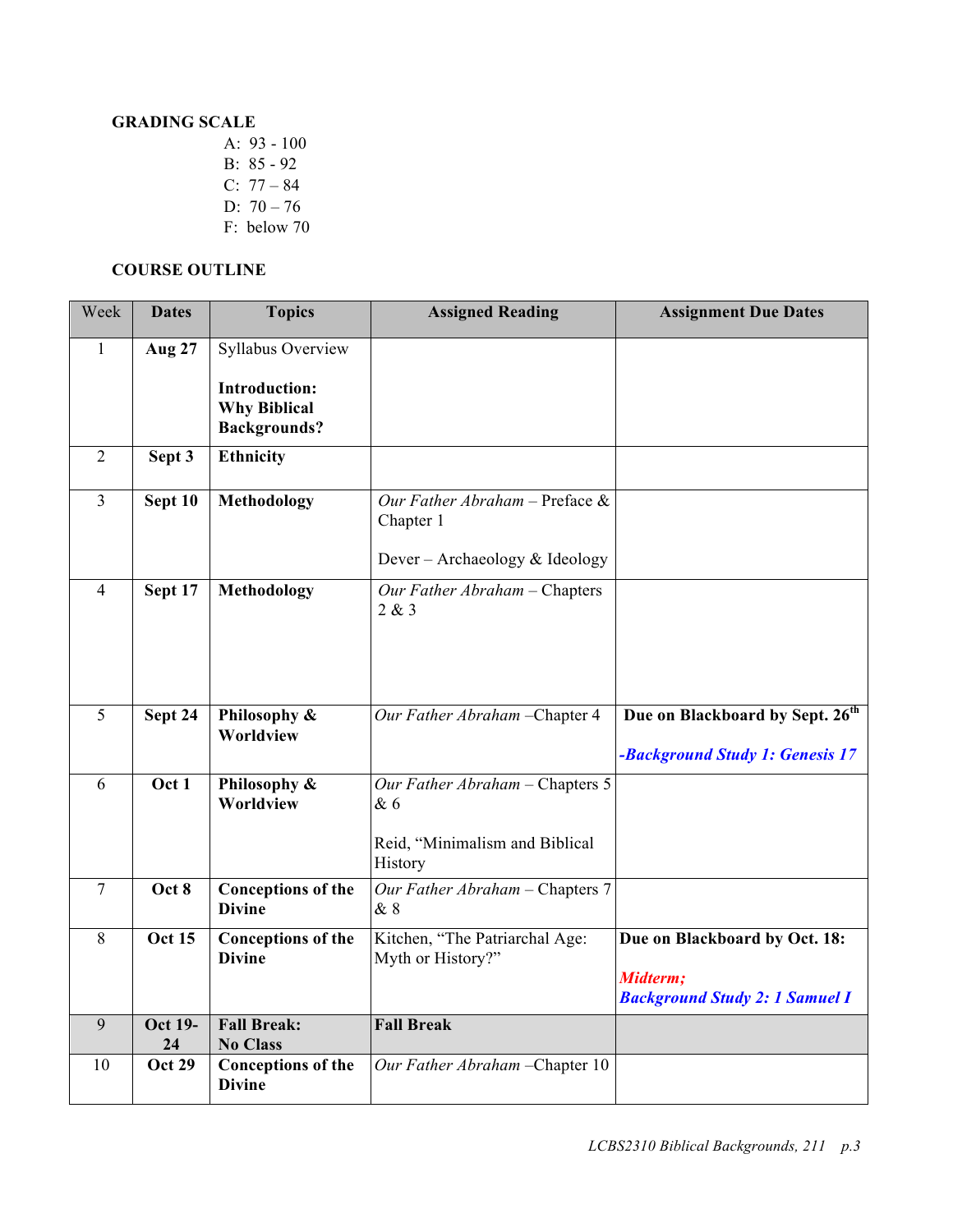| Week          | <b>Dates</b>         | <b>Topics</b>                                          | <b>Assigned Reading</b>                                                                                 | <b>Assignment Due Dates</b>                                                                           |
|---------------|----------------------|--------------------------------------------------------|---------------------------------------------------------------------------------------------------------|-------------------------------------------------------------------------------------------------------|
| 11            | Nov $5$              | <b>Conceptions of the</b><br><b>Divine</b>             | Our Father Abraham $-$<br>Chapter 12<br>Krahmalkov, "Exodus Itinerary<br>Confirmed by Egyptian Evidence |                                                                                                       |
| 12            | <b>Nov 12</b>        | <b>Sacred Geography</b>                                | Our Father Abraham -<br>Chapter 13                                                                      |                                                                                                       |
| 13            | <b>Nov 19</b>        | <b>Social</b><br><b>Backgrounds</b>                    |                                                                                                         | Due on Blackboard by Nov. 21st<br><b>Background Study 3: John 4</b>                                   |
| 14            | <b>Nov 23-</b><br>28 | <b>Thanksgiving</b><br><b>Break</b><br><b>No Class</b> | <b>Thanksgiving Break</b>                                                                               |                                                                                                       |
| 15            | Dec 3                | <b>Social Backgrounds</b>                              | Our Father Abraham $-$<br>Chapter 14<br>Wood, "Did the Israelites Conquer<br>Jericho?"                  |                                                                                                       |
| 16            | <b>Dec 10</b>        | <b>Review</b>                                          | Our Father Abraham $-15$                                                                                | Due on Blackboard by Dec. 12 <sup>th</sup><br><b>Background Study 4;</b><br><b>Revelation 3:14-22</b> |
| Final<br>Exam | Dec 14               |                                                        |                                                                                                         | Due on Blackboard by 6:00 pm<br>on Dec. 14 <sup>th</sup><br><b>Final Exam</b>                         |

\* Subject to change

# **ADDITIONAL COURSE INFORMATION**

- **1.** *Attendance Policy*: Leavell College follows the attendance policy as stated in the Leavell College catalog.
- 2. *Policy for Late Submissions:* All late assignments will be penalized five points for the first day and one point per day thereafter, with no assignments being accepted more than two weeks past the due date.
- 3. *Plagiarism Policy:* A high standard of personal integrity is expected of all Leavell College students. Copying another person's work, submitting downloaded material without proper references, submitting material without properly citing the source, submitting the same material for credit in more than one course, and committing other such forms of dishonesty are strictly forbidden. *Although anything cited in three sources is considered public domain, we require that all sources be cited*. Any infraction may result in failing the assignment and the course. Any infraction will be reported to the Dean of Leavell College for further action.
- 4. *Classroom and Online Decorum*: Each student is expected to demonstrate appropriate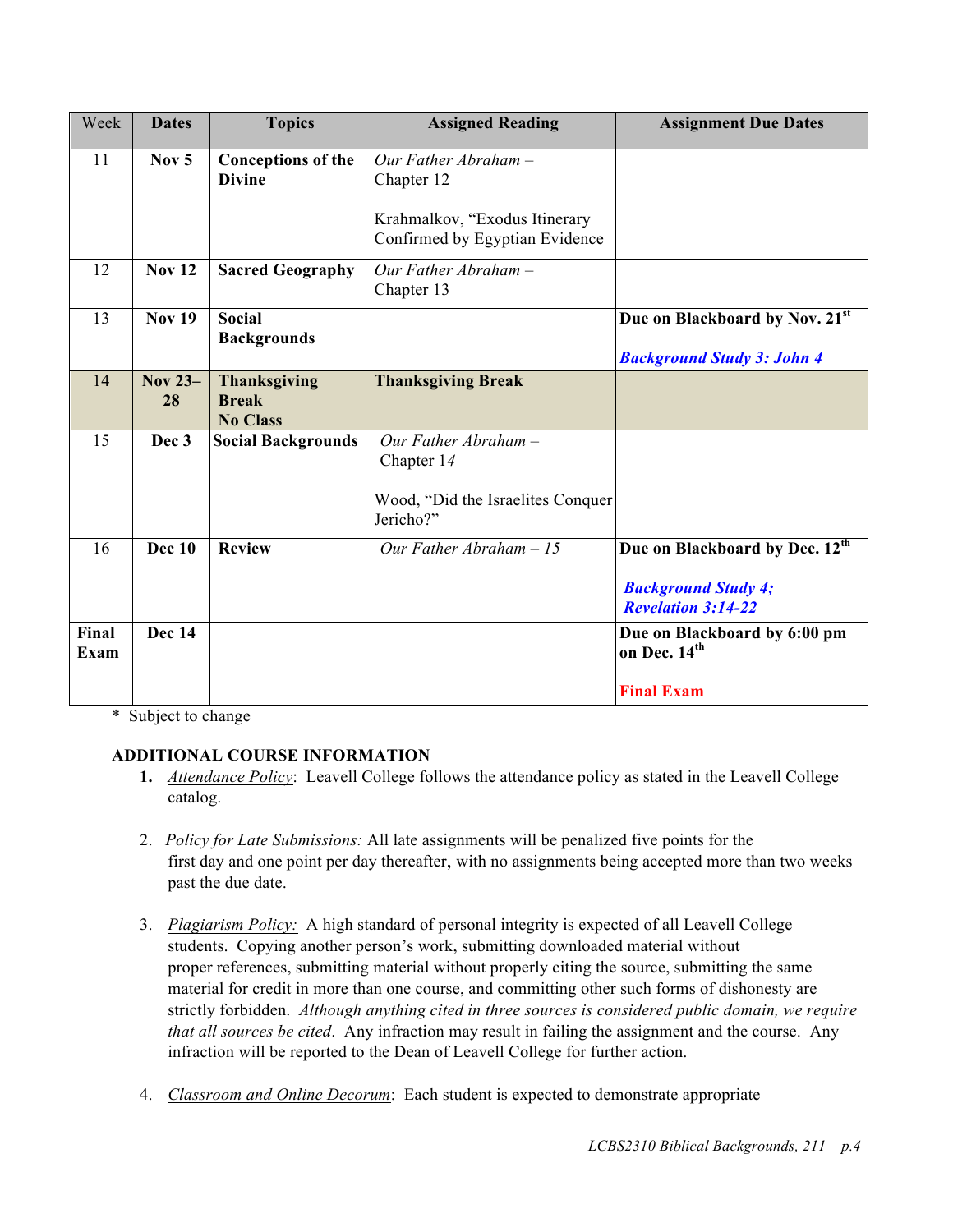Christian behavior. The student is expected to interact with other students in a fashion that will promote learning and respect for the opinions of the others in the course. A spirit of Christian charity is expected at all times. Electronic devices should be used only for classroom purposes as indicated by the professor.

- 5. *Special Needs:* If you need accommodations for a disability, please set up a meeting with the professor for consideration of any modifications you may need.
- 6. *Emergency Plan*: In the event the NOBTS schedule is impacted due to a natural event, go to the seminary's website for pertinent information. Class will continue as scheduled through the Blackboard site. Please note announcements and assignments on the course's Blackboard site.
- 7. *Technical Assistance*: For general NOBTS technical help, go to www.NOBTS.edu/itc/

#### **SELECTED BIBLIOGRAPHY**

- Aharoni, Y. *The Archaeology of the Land of Israel*. Trans. Anson Rainey. Philadelphia: Westminster, 1982.
- . *The Land of the Bible: A Historical Geography*. Philadelphia: Westminster, 1979.
- Aharoni, Y. and Avi-Yonah, M. *The Macmillan Bible Atlas*. NY: Macmillan, 1968, rev. 1977. 3rd Revised Edition, A. Rainey, Z. Safrai, 1991.
- Albright, William F. *The Archaeology of Palestine*. Middlesex: Penguin Books, 1949, rev. 1960, reprinted by Peter Smith Publishers, 1971.
- Avi-Yonah, Michael. *The Holy Land: From the Persian to the Arab Conquest (536 BC-AD 640)*. Grand Rapids: Baker, 1966.
- Avi-Yonah, Michael and Stern, Ephraim ed. *Encyclopedia of Archaeological Excavation in the Holy Land*, 4 vols. Jerusalem: Massada Press, 1975.
- Baez Camargo, Gonzalo. *Archaeological Commentary on the Bible*. Garden City, NY: Doubleday, 1984.
- Baly, Dennis. *The Geography of the Bible*. NY: Harper, 1957.
- Ben-Tor, Amnon, ed. *The Archaeology of Ancient Israel*. NY: Yale, 1991.
- Biran, Abraham, ed. *Temples and High Places in Biblical Times*. Jerusalem: Nelson Glueck School of Biblical Archaeology, 1981.
- Bright, John. *A History of Israel*. 3rd ed. Philadelphia: Westminster Press, 1981.
- Bruce, F.F. *Israel and the Nations*. Grand Rapids: W.B.Eerdmans, 1969. Rev 1998.
- Cleave, Richard. Pictorial Archive: ANE History; *Student Map Manual*. Jerusalem, 1975.

Craigie, Peter. *Ugarit and the Old Testament*. Grand Rapids: Eerdmans, 1983.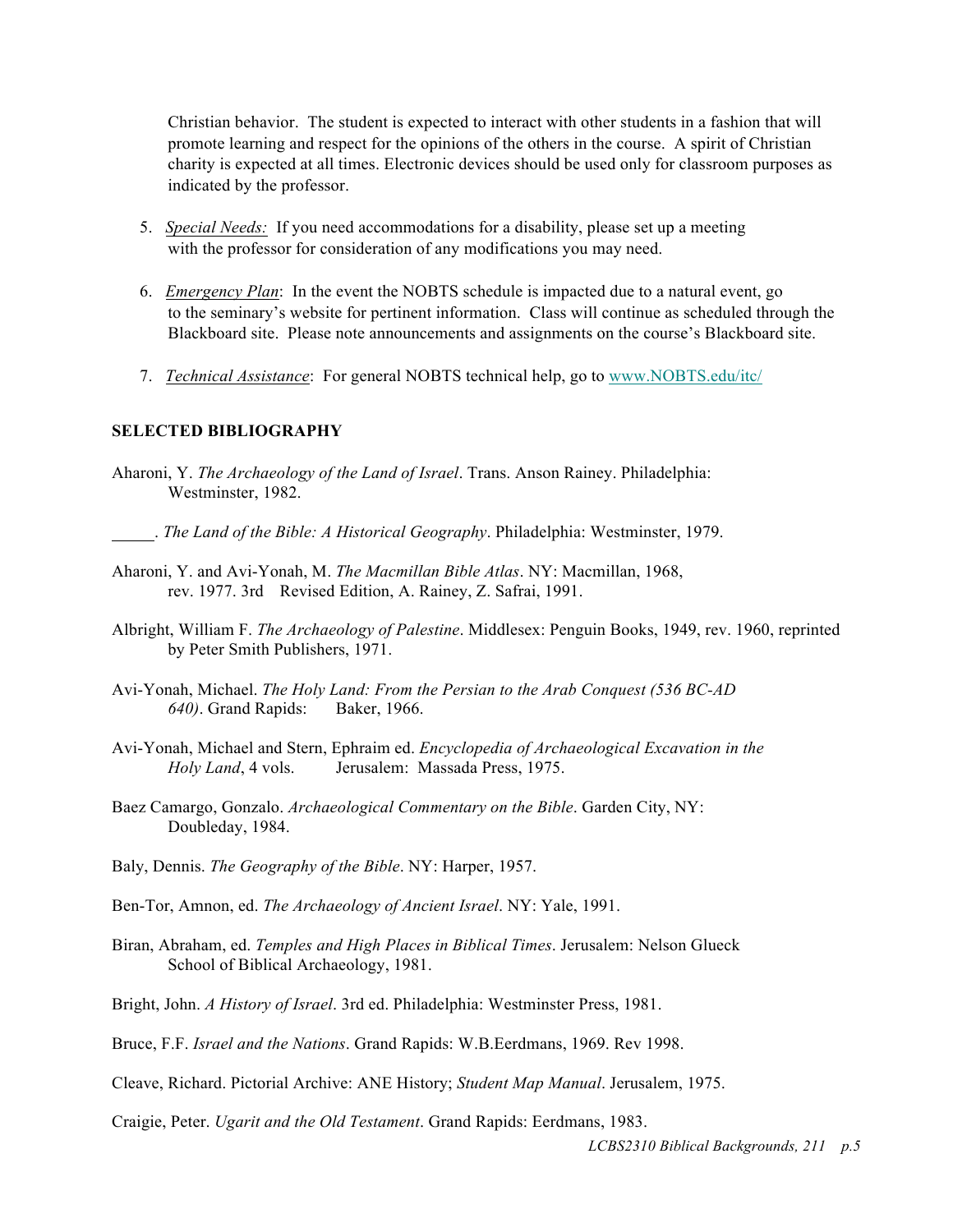DeVries, LaMoine. *Cities of the Biblical World*. Peabody, MA: Hendrickson, 1997.

Dothan, Trude. *The Philistines and Their Material Culture*. NY: Yale, 1981.

Dothan, M. and T. *The Sea Peoples*. Jerusalem: IES, 1992.

*The Eerdmans Bible Dictionary*. (rev. ed.) Grand Rapids: Eerdmans, 1987. Rev. 1999.

Finegan, Jack. *Archaeological History of the Ancient Middle East*. Boulder, CO: Westview Press, 1979.

 . *The Archaeology of the New Testament: The Life of Jesus and the Beginning of the Early Church*. Princeton: University Press, 1969,

 . *The Archaeology of the New Testament: The Mediterranean World of the Early Christian Apostles*. Boulder, COL Westview Press, 1981.

- Finkelstein, Israel. *The Archaeology of the Israelite Settlement*. Jerusalem: Israel Exploration Society, 1989.
- Gardiner, Sir Alan. *Egypt of the Pharaohs*. Oxford: University Press, 1961.
- Gower, Ralph. *The New Manners and Customs of Bible Times*. Chicago: Moody Press, 1987.
- Hallo, W.W. and Simpson, W.K. *The Ancient Near East: A History*. NY: Harcourt Brace Jovanovich, 1971.
- Harrison,, R.K., ed. *Major Cities of the Biblical World*. Nashville: Nelson, 1985.
- Hoerth, A. *Archaeology and the Old Testament*. Baker, 1998.
- Hoerth, A.; G. Mattingly; and E. Yamauchi; eds. *Peoples of the Old Testament World*, Grand Rapids: Baker, 1994.
- *The Illustrated Bible Dictionary*. NY, London: Tyndale Publishers, 1980, 1986.
- Kenyon, Kathleen. *Archaeology in the Holy Lands*. NY: Nelson (reprinted), 1960, 1985.
- Kramer, Samuel Noah, ed. *Mythologies of the Ancient World*. Garden City: Doubleday, 1961.
- Lloyd, Seton. *The Archaeology of Mesopotamia: From the Stone Age to the Persian Conquest*. London: Thames & Hudson, 1978.
- McRay, John. *Archaeology and the New Testament*. Grand Rapids: Baker, 1991.
- Mazar, Amihai. *Archaeology of the Land of the Bible, 10,000 - 586 B.C.E.* Anchor Bible Reference Library. New York: Doubleday, 1990.
- Moorey, Roger. *Excavation in Palestine*. Grand Rapids: Eerdmans, 1981.
- *LCBS2310 Biblical Backgrounds, 211 p.6* Negev, Avraham, ed. *Archaeological Encyclopedia of the Holy Lands*. Jerusalem: Weidenfeld